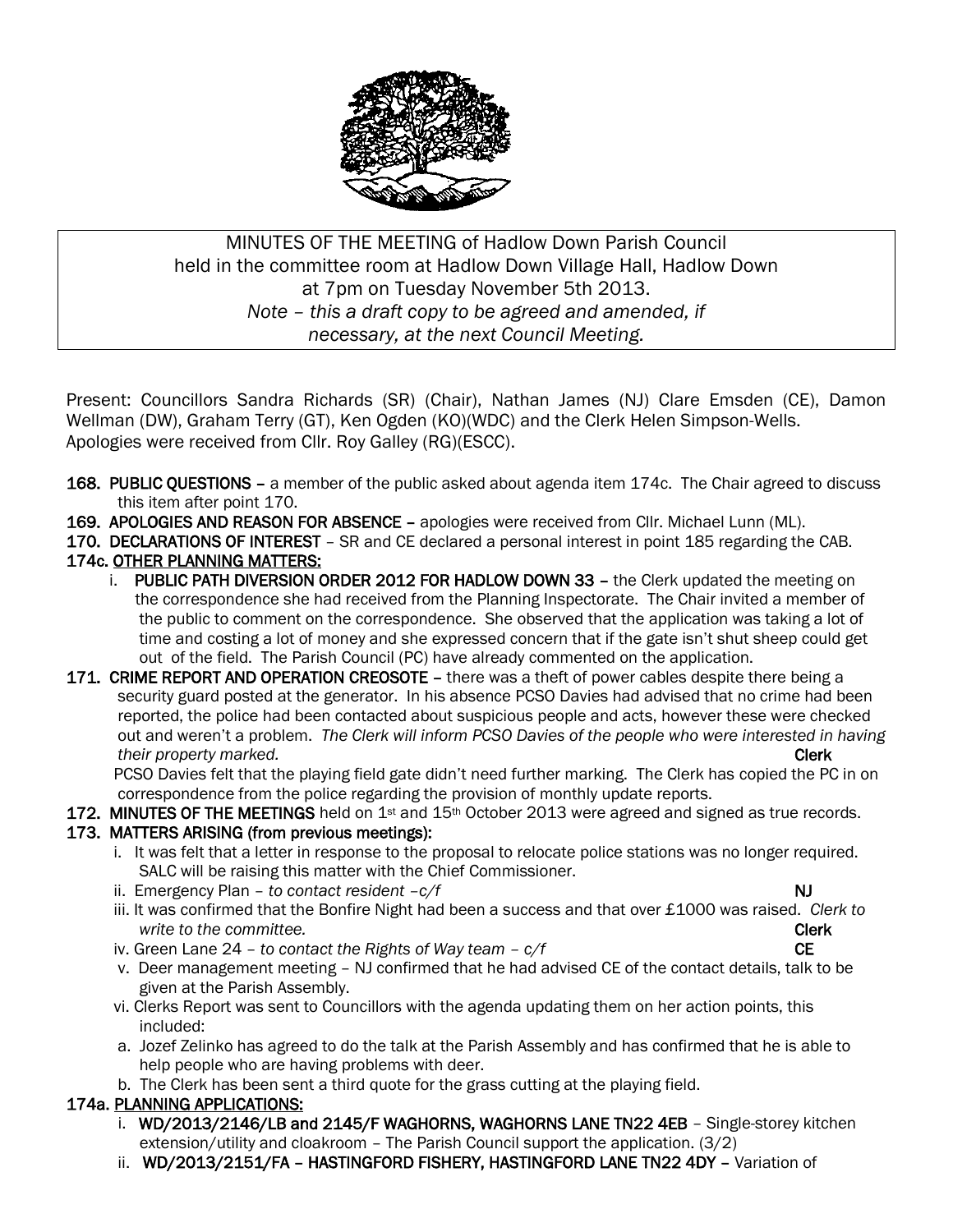condition 6 of WD/04/2927/F – The Parish Council are unable to comment as they have insufficient knowledge of this matter. (5/0)

iii. WD/2013/2191/F - SOUTH VIEW, WILDERNESS LANE, TN22 4HX - Remodelling and extension of dwelling (amendment to previously approved scheme WD/2013/1198/F) – The Parish Council support the application (5/0).

### b. APPROVED PLANNING APPLICATIONS:

- i. WD/2013/1582/F DUDDESLAND FARM, HEATHFIELD ROAD, CROSS IN HAND TN21 OUJ Change of use of land to equestrian to comprise formation of 60 x 25 metre outdoor horse exercise area in surrounding post and rail fence for private use.
- 175. REPORTS FROM CLLR. ROY GALLEY ESCC and CLLR. KEN OGDEN WDC KO advised that he had spoken to the Head of Finance at WDC about the proposal that a referendum be held if Parish Councils ask for a precept increase greater than 2%. It has not yet been confirmed whether this will be a requirement, KO will check with him each week for any developments on this. If the referendum was lost the PC would have to pay the costs for it. He has been speaking with the police about the lack of action over parking. He has received a complaint from a local resident about their green bin not being emptied. Councillors had been copied in on RG's monthly report which encouraged people to contact WDC with any waste problems. The Wealden Dog Control order will be introduced on 1st January 2014 which will require people to pick up their dog's faeces in public places and dispose of it. The East Sussex Broadband project is about to be rolled out.

#### 176. BANK RECONCILIATION: - for October 2013 agreed and signed.

### 177. OTHER FINANCE MATTERS –

- i. The payment of £5.10 to Sussex Associations of Local Councils for the Good Councillor Guides, that was signed at the 1<sup>st</sup> October meeting, was ratified at this meeting.
- ii. GT confirmed *that he would be getting a quote for a new plaque for the oak tree at the burial ground* GT
- iii. The decision made at the  $15<sup>th</sup>$  October meeting regarding the installation of the earth rod at the Village Hall was ratified at this meeting..
- iv. The Clerk had received a letter from a resident requesting a salt bin/bag for outside the school, this has previously been discussed by the Parish Council, they felt that it was the schools responsibility. *Clerk to respond to the resident.* Clerk and the resident of the responding to the resident of the resident.
- v. The Clerk had contacted the Chair of the Village Hall committee to ascertain how much the PC would be charged for the rent of the Village Hall in 2014/15. The Chair of the committee has asked for the PC's comments on their current contribution, especially as they are now having less meetings. The PC compared their present payment to the charges being made to current users. The *Clerk will respond to the Chair of the Committee advising that the PC feel that they should continue to pay their current contribution, however other users should be paying in line with this figure.* Clerk
- 178. DEFIBRILLATORS the Clerk updated the PC on her research into defibrillators. There are currently defibrillators at Buxted medical centre, Heathfield Fire and Ambulance Stations, Five Ashes pub and in the telephone box at Waldron. Heathfield and Waldron First Responders include one person who lives in Hadlow Down and there are also First Responders in Uckfield. There are grants from the British Heart Foundation for which the PC would need to contribute a minimum of £400, however the defibrillator couldn't be stored at the school. There are also grants from Big Lottery Awards. An alarmed (and possibly heated) cabinet would also need to be purchased. A discussion was held and it was decided that as the community were so spread out and there were concerns about misuse of the equipment and there were First Responders nearby, that the PC wouldn't purchase a defibrillator.
- 179. SLR MEETING a copy of the minutes from the meeting had been sent to Councillors. All action points should have been reviewed and actioned within 1 month from the date of the meeting. *The Clerk will contact the Highways steward regarding any outstanding items. She will also get timescales for the items that Highways didn't action, that were previously undertaken by the Village Maintenance Team.*

Clerk

 *The Clerk will raise about the Village Maintenance Team tasks at the Wealden Clerks meeting with the Head of Highways. She will also diarise to raise PEMs (Highways reporting system) for these tasks in the future and will also raise one for the gullies to be cleared and will send a copy to the Highways steward and RG.* Clerk

The Chair requested finish dates for all work.

180. PARKING - the Clerk asked whether the PC would be interested in monitoring parking in the village and in displaying notices asking for people not to park in certain areas. All Councillors agreed that the PC shouldn't be involved in this. KO advised that he felt that it was wrong for WDC to discuss this item without consulting PCs. WDC can pass the power to PCs.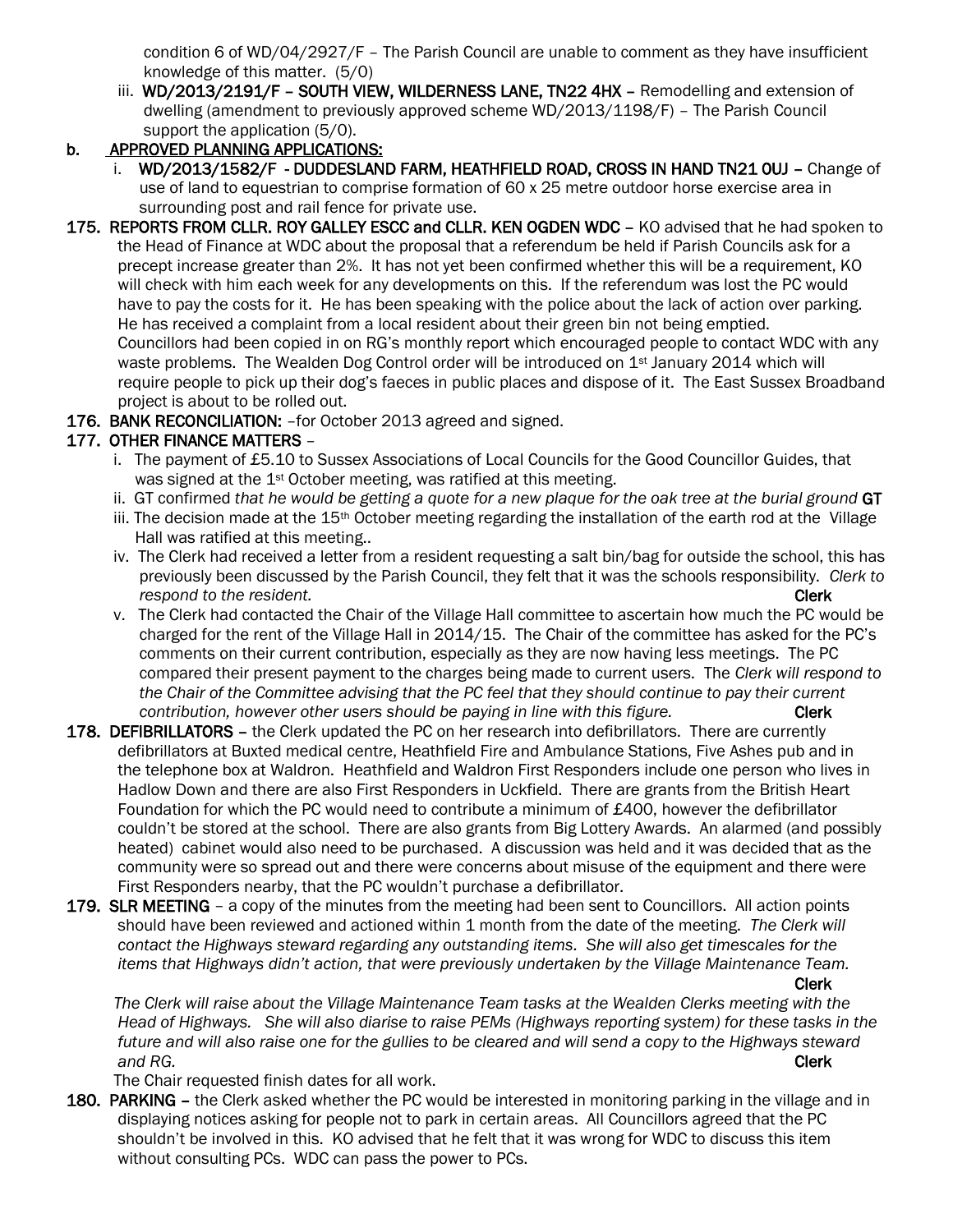- 181. NEW COMMUNITY CENTRE it was confirmed that the playing field grant application wasn't successful. They will however be applying again. It was questioned how much the drainage at the playing field affected the building of the new Community Centre (CC). It was confirmed that the building could be done in 2 stages, the second stage being undertaken when the drainage problems have been resolved. KO updated the PC on developments regarding the Ashdown Forest 7km zone. He also advised that self-builders do not have to pay the Community Infrastructure Levy.
- 182. RISK ASSESSMENTS SR reported on the quarterly risk assessments. *NJ to raise the possible risk of*  splinters on the wobbly log with the Playing Field Committee. NJ *Clerk to add the bus shelter to the record sheet.* Clerk
- 183. POWER CUTS IN HADLOW DOWN it was confirmed at the Wealden Parish Planning Panel meeting that there isn't enough capacity on the power network and this is being further affected by new developments, south Wealden is also suffering from lack of sewerage capacity. It is therefore expected that there could be more power cuts in the future*. SR and DW to keep a record of the power cuts.* SR/DW
- 184. EMERGENCY PLAN it was confirmed that a number of the older residents were contacted after the recent strong winds to check that they were ok and known tree surgeons in the village were also contacted. A new list of committee members needs to be produced and possibly a new survey issued. A discussion was held on what situations the Emergency Plan should be used for. *NJ, GT and SR to meet to*  discuss and present recommendations to the next PC meeting. Number 2012 1996 NJ/SR/GT
- 185. PRECEPT the Chair thanked the Clerk for her work on the precept. A discussion was held on the proposed precept and some amendments were agreed. The PC decided that they would need to see the Community Centre Committee's business plan before the December meeting, in order to be able to consider their request for funding, the *Clerk will write to the Chair of the Committee to advise.* Clerk The Clerk will update the precept spreadsheet for the December meeting.

## 186. REPORTS FROM COUNCILLORS (COUNCIL MATTERS AND OUTSIDE BODIES):

- i. The Clerk updated the meeting on the Rights of Way report for  $1^{st}$  April 30<sup>th</sup> September 2013. She also advised that a resident had contacted her about the verge outside their house which is being damaged by road users, the Clerk has written to Highways regarding this. The Highways steward is due to check the road surface in Hastingford Lane and residents are encouraged to report any issues they have with it using the ESCC website.
- ii. Cllr. Nathan James confirmed that the bonfire night had been a success. There is a works party at the Playing Field at the weekend and they are interested in any fundraising ideas.
- iii. Cllr. Damon Wellman updated the PC on the Wealden Parish Planning Panel meeting and confirmed that he was willing to attend each of their meetings. *He will circulate the minutes of the meeting to Councillors once he has received them.* The mass of the mass of the mass of the mass of the mass of the mass of  $\mathsf{D}\mathsf{W}$

 DW also updated the PC on the East Sussex County Council Parish and Town Council Conference that he had attended.

iv. Cllr. Graham Terry confirmed that the next newsletter would be produced for February.

# 187. CLERK'S MATTERS:

- i. The Clerks hours were agreed and signed.
- ii. The Clerk confirmed that Hadlow Down is one of the first exchange areas to be upgraded for faster broadband, cabinet surveying will begin from November and it typically takes between 6-9 months from the start of work on an exchange till upgraded services are available.
- iii. Correspondence received nothing further received.
- 188. ACCOUNTS FOR PAYMENT the following payments were agreed and cheques were signed:
	- i. Helen Simpson-Wells. Salary £732.31 includes £18.00 mileage and £3.40 expenses, £620 already paid by standing order, therefore cheque raised for £133.71.
	- ii. Compact Cutting £528.00, of which £408.00 maintenance of the burial ground and £120.00 maintenance of the playing field.
	- iii. Viking £124.74 stationery
	- iv. J.L. Roberts £126.05 internal audit
	- v. Simon Paddon £60.00 take down beech tree, paid under the power given in the Open Spaces Act 1906 s.10.
	- vi. G.M. Monk Ltd £1470.04 supply and connection of cable and installation of earth rod, paid under the power given in the Local Government (Miscellaneous Provisions) 1976 s.19.

 One further cheque for £71.28 to Wealden District Council for dog bin emptying was also signed and will be ratified at the next meeting.

# 189. CORRESPONDENCE REQUIRING A RESPONSE:

i. London Airspace Consultation – no response made.